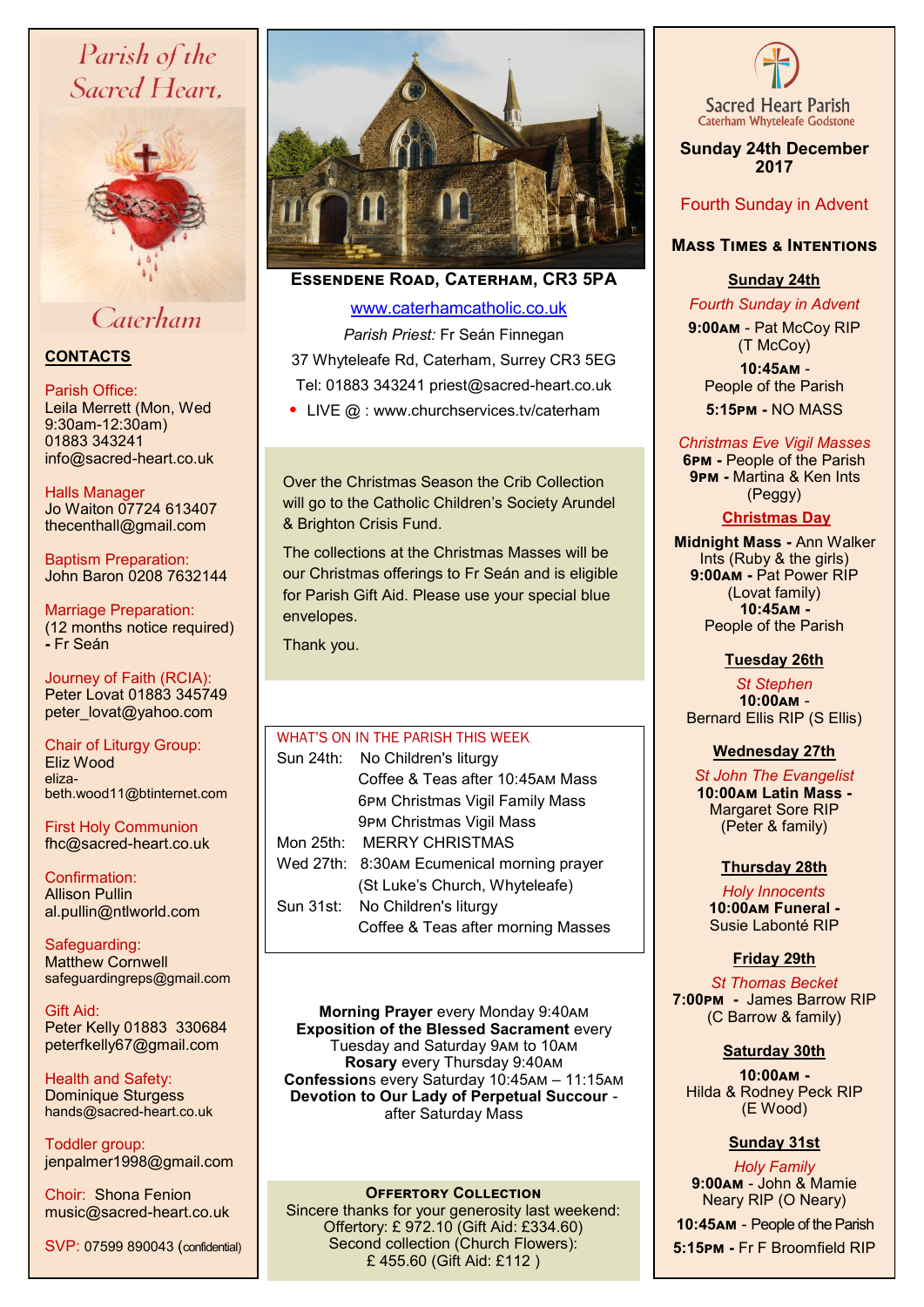May God bless you and your families this Christmastide: you are constantly in my prayers, and always in my affection. You know me now; I'm a shy one, and very different from Fr Kieran my predecessor, who could always be found at the heart of every party. But my affection for you is no less than his, and especially at times like this, when we remember how our Lord emptied himself to become a little baby for our sake. I pray that you may have a Christmas filled with good things and with the love of your dear ones. May 2018 bring you what your hearts desire, and especially growth in the love of God and neighbour, and nearness to heaven.

Seán, your parish priest.

The flame starts its journey at the Grotto of Christ's birth where a Muslim Scout passes the flame to a Jewish Scout and then onto a Christian Scout for distribution around the world so that people can burn the flame in their homes and churches over Christmas as a symbol of peace.

Anyone who wants, can light their own light from it to take back home to

### **T H E J U S T I C E A N D P E A C E G R O U P**

Our first Peace Rosary of the New Year will be Friday 4th January.

All are welcome to join on the First Friday each month after the 7pm Mass.

We warmly welcome back Fr Stephen Dingley who will celebrate Masses with us this week.

### **O F F I C E**

The office will now close until Wednesday 3rd January 2018. The emails and voicemails will be monitored during this period.

### **T H E P E A C E L I G H T**

burn over Christmas as a focus for prayer and a reminder of the need for peace, generosity and tolerance in our homes, in our country and throughout the world: something which is so necessary at the moment! Collect a prayer card with your light any day up to, and including Christmas Day.

Special candles are available which will burn safely for up to a week,

and can be kept at home over Christmas ( they are the same candles which are used for the sanctuary lamp).

Bring a jar for yourself – and a jar (or jars) for others when you collect your light!

(*Safety Information: If you do not use the sanctuary candle and are concerned about safety, follow these guidelines: You will need a large candle which will burn for*  *two or three days, and a large ceramic or Pyrex mixing bowl. Stick the candle onto a saucer, by dripping wax onto it and putting the candle into the molten wax and then put the whole lot into the bowl so that if it should fall over it stays inside the bowl. Keep the lighted candle away from curtains or cards. Some people like to put it in the kitchen sink or a fireplace behind a fire guard overnight.)*

## **N E W Y E A R S ' L U N C H**

Our annual New Years' Lunch will be held on Saturday 13th January 2018 (12:30pm for 1pm). Please complete and return the forms in the porch if you are able to attend.

All 98 refugees from Mosul living in the parish of St John the Baptist in Madaba have now received a gift of £10 each from us in the Sacred Heart parish. These donations mean a great deal to the Iraqis not only in providing them with a small sum to assist with their living expenses but also in reminding them that they

### **M A D A B A L I N K**

are not forgotten.

Some serious health issues are emerging.Caritas provide basic medical support for the refugees.One young woman has septic tonsils and needs a tonsillectomy.Caritas have said they have no money for the operation.

About 60 letters written by children in Year 4 at St Francis School were taken to the parish primary school in Madaba at the end of last week. The teachers and children were very excited to receive them and St Francis have already received a video in response. The children in Jordan need considerable help from their teachers as English is not their first language.

Mike Wood

## **S V P F I L M C L U B**

Please note that a film will not be shown in December. The next Film Club date will be 29th January.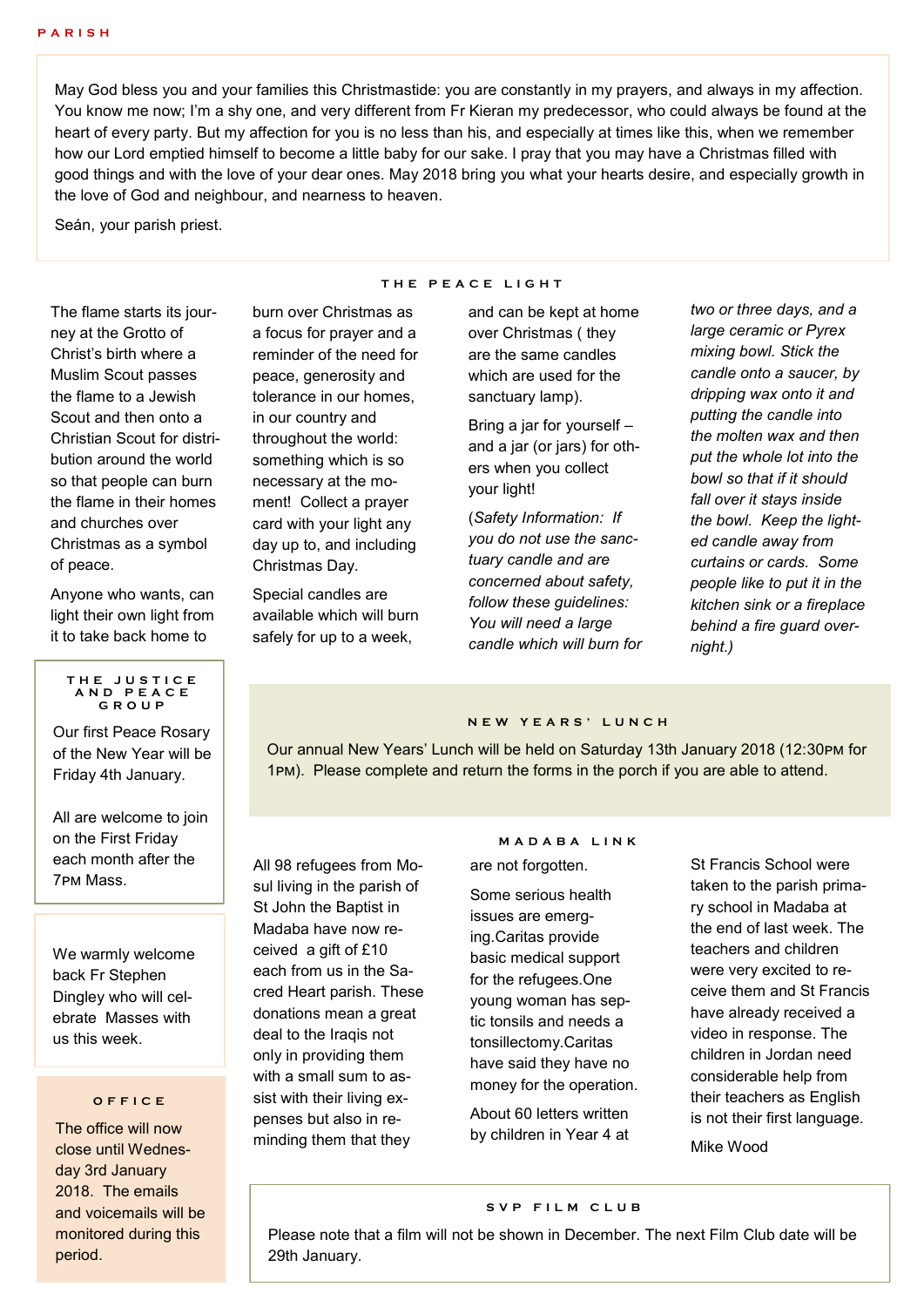# Parish of the Sacred Heart.



**Morning Prayer** every Monday 9:40am **Exposition of the Blessed Sacrament** every Tuesday and Saturday 9am to 10am **Rosary** every Thursday 9:40am **Confession**s every Saturday 10:45am – 11:15am **Devotion to Our Lady of Perpetual Succour**  after Saturday Mass **Benediction** every Sunday 4:45pm

## WHAT'S ON IN THE PARISH THIS WEEK (31st Dec) Sun 31st: No Children's liturgy Coffee & Teas after morning Masses Wed 3rd: 8:30am Ecumenical morning prayer (St Peter & St Paul, Chaldon) Sat 6th: 11:30am FHC Session 4A (Old Hall) Sun 7th: Children's liturgy at morning Masses Coffee & Teas after morning Masses 4pm Confirmation Session 2

### **O F I N T E R E S T . . .**

#### **A N N U A L J U S T I C E & P E A C E A S S E M B L Y - H O P E O V E R C O M - I N G F E A R : T H E C H U R C H I N T H E M O D E R N W O R L D :**

On Saturday 27 January 2018 at DABCEC 10am – 4pm with Jack Valero of Catholic Voices and Dr Anthony Towey of St Mary's Universi-

ty. Themes to explore will include a Christian response to rising nationalism, the media including social media, how we inform ourselves and

messages of hope. To book please contact Ruth Gerun e: [ruth.gerun@dabnet.org](mailto:ruth.gerun@dabnet.org) t: 01293 651164 or visit [www.dabnet.org/courses](https://dabnet.us9.list-manage.com/track/click?u=6ad3715cf61665df736c264a6&id=a7b8214209&e=b47e635eca)

### **M A S S F O R D E A F A N D H A R D O F H E A R I N G**

The next monthly Mass will be held on Saturday January 6th at 1pm with Bishop Richard in St John the Evangelist, Springfield Road, Horsham, RH12

2PJ. Diocesan Coordinators and Communicators for Deaf and Hard of Hearing People: Mr Peter Booker and Mrs Maria Booker, c/o DABCEC, 4 Southgate Drive, Crawley, West Sus-

sex RH10 6RP. Email: mag.booker@gmail.com . Mobile: 07970428601 (sms [text] only) Tel: Mr Jim Mortell on 01273 552159.

### **E V E N I N G S O F R E F L E C T I O N W I T H B I S H O P R I C H A R D , 2 0 1 8**

In 2016 and 2017, Bishop Richard invited Confirmation candidates to join him at Evenings of Reflection held around the Diocese. More than 350 people attended in 2017, and had the chance to meet with Bishop Richard and to be led in the practice of Lectio Divina. Bishop Richard will be doing the same

thing in 2018. The dates and locations are now available so that parishes and Confirmation coordinators can factor them into their planning. Thursday January 18th - St John's Church, Horsham Thursday February 8th - St Joseph's Church, Epsom Thursday February 22nd

- St Michael's Church, **Worthing** Saturday March 3rd - St John's Seminary, Wonersh Saturday March 10th - St Mary Magdalene's, Bexhill. All evenings run from 7pm to 9pm. BOOKING IS ES-SENTIAL. Contact Jack.Regan@dabnet.org

WHAT IS YOUR NEW YEAR RESOLUTION?

Why not help to make a difference in the fight against poverty and injustice by volunteering for CAFOD? CAFOD, The Catholic Agency for Overseas Development, are currently looking for enthusiastic volunteers to help them in their work. They are many ways to get involved such as in local schools, the parish or with fundraising, campaigning and more. If you would like more information or feel that you could help CAFOD then please contact Martin on 01483 898866 or email arundelandbrighton@cafod.org.uk



## **Sunday 31st December 2017**

Holy Family

## **Mass Times & Intentions**

## **Sunday 31st**

**9:00am** - John & Mamie Neary RIP (O Neary)

.**10:45am** - People of the Parish

**5:15pm -** Fr F Broomfield RIP

### **Monday 1st January**

*Mary Mother of God, Solemnity* ..**10:00am -** Agnes Quinn RIP

### **Tuesday 2nd**

*St Basil and Gregory* **11:30am Funeral -** Muriel Day RIP

### **Wednesday 3rd**

*Most Holy Name of Jesus*

**10:00am Latin Mass -** Franciszek & Patience Kornicki RIP

### **Thursday 4th**

 **10:00am -** Canon Dennis Barry RIP

### **Friday 5th**

. **7:00pm -** Marcia Cross RIP (C Linton)

### **Saturday 6th**

*Epiphany* **10:00am -**  Pat McCoy RIP (T McCoy)

### **Sunday 7th**

.*Transferred Feast of the Epiphany*

**9:00am** - Christopher Wheeldon RIP (Peggy) .**10:45am** -

People of the Parish

**5:15pm -** Thomas Finnegan RIP